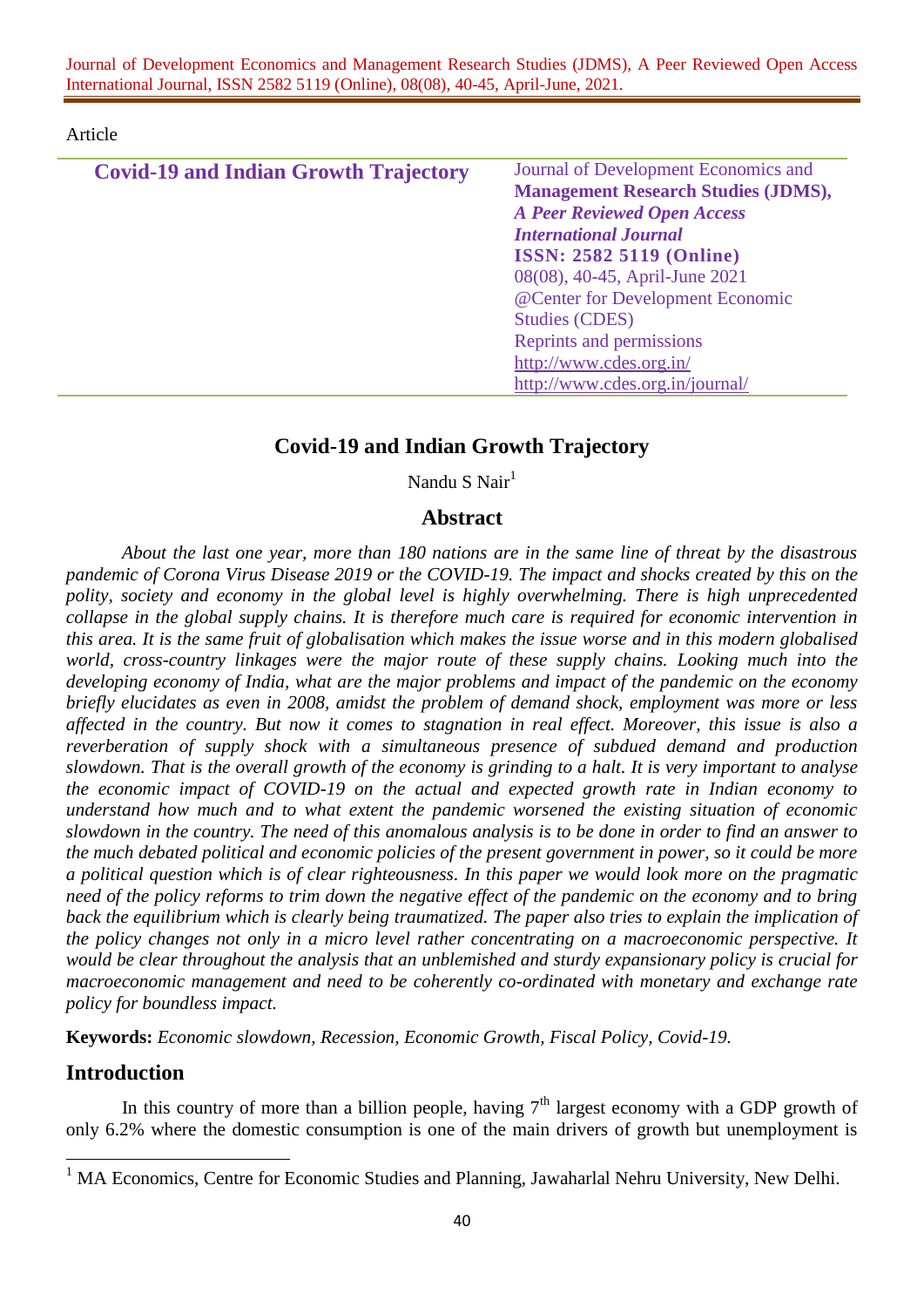rising and people's purchasing power has taken a hit. The third quarter of 2019 is witnessing a silent but devastating slowdown of Indian economy especially slowdown in auto-industry, declining GDP growth, and reduced consumer spending. Car sales are declining, private investment is slowing down and the banking sector is in a crisis. At the same time government is visualising a 5 trillion economy. In between this dichotomy the question is that whether the current economy is sustainable or not? Deceptive act of Demonetisation and Ineffectual implementation of GST along with the current pandemic Covid-19 altogether worsens the situation. The longevity and intensity are the two major depressing factors of the current economic slowdown. The economy is witnessed with issues of both finance constraint as well as demand constraint. Given the both constraints and the availability as well as effectiveness of policy responses, it is more conclusive that easing up of the demand constraint should be the prime policy to be in action to counter the financial fragility and this unprecedented slowdown.

## **Current situation of the economy**

Recent economic data indicates that there is slowdown in Indian economy i.e., the GDP grow at 5 % in the first quarter of financial year 2020. By the end of the second quarter the growth continued to witness a sharp decline and almost the economy is clearly into an economic recession. On one side investment measured in the Gross Fixed Capital Formation (GFCF) showed a decline trend and other side the gross saving reduced from 34.3 % in 2011 to 28.8% in 2018.moreover the rural wage rate, exports also get reduced. The inflation rate has reduced from 10.03 per cent in FY13 to 3.41 per cent in FY19. Low inflation rate depicts weakening of demand that would discourage fresh investments and job creation. Falling capacity utilization, along with excess liquidity presence in commercial banks and piling up of stock of food grains on one side and rural distress & wage suppression together uncover the slowdown as a demand side issue. In general, we can say that the slowdown is a *demand side* problem. The GDP growth rate has been declining continuously declining due to ineffective demand within the people. The reduction in the aggregate demand leads to increased inventory that in turn reduced or stopped production of new goods. It results in unemployment and low level of income. Ultimately affects the living standards of the people with a low per-capita income.

One of the major reasons for slowdown of economy is a psychological factor of *crisis of confidence* among consumers and investors. For the past few years, informal sector is faced up with lack of demand now it turned out to formal sector also. Banks wouldn't give credit unless the investors are not willing to borrow. Since the measures taken by the government are basically supply side it's the time to look more on this serious issue from a demand-oriented approach by implementing ways to increase the effective demand of the people as well as by ensuring safety and certainty in spending the money in the economy.

About the last one year, more than 180 nations are in the same line of threat by the disastrous pandemic of Corona Virus Disease 2019 or the COVID-19. The impact and shocks created by this on the polity, society and economy in the global level is highly overwhelming. There is high unprecedented collapse in the global supply chains. It is therefore much care is required for economic intervention in this area. It is the same fruit of globalisation which makes the issue worse and in this modern globalised world, cross-country linkages were the major route of these supply chains. WTO through its press release announced that the global trade is expected to fall by between 13% to 32% in the current year due to this disastrous pandemic. It is very essential to understand the interaction between the pandemic and its effect on the economy as the questions of how, when, and in what way the problems which would be created by this can be solved in a quick spell of time. This is also the time when the IMF claimed that since the Great Depression of 1930's, the world economy as a whole is going through a sharply negative downturn in its growth rate. In other words, we can say that the global economy is grinding to a halt. In a narrow sense we can approximate that the beginning of the 2020 started witnessing a particular divide of the time globally, which can be roughly defined as a pre-corona and a post-corona period.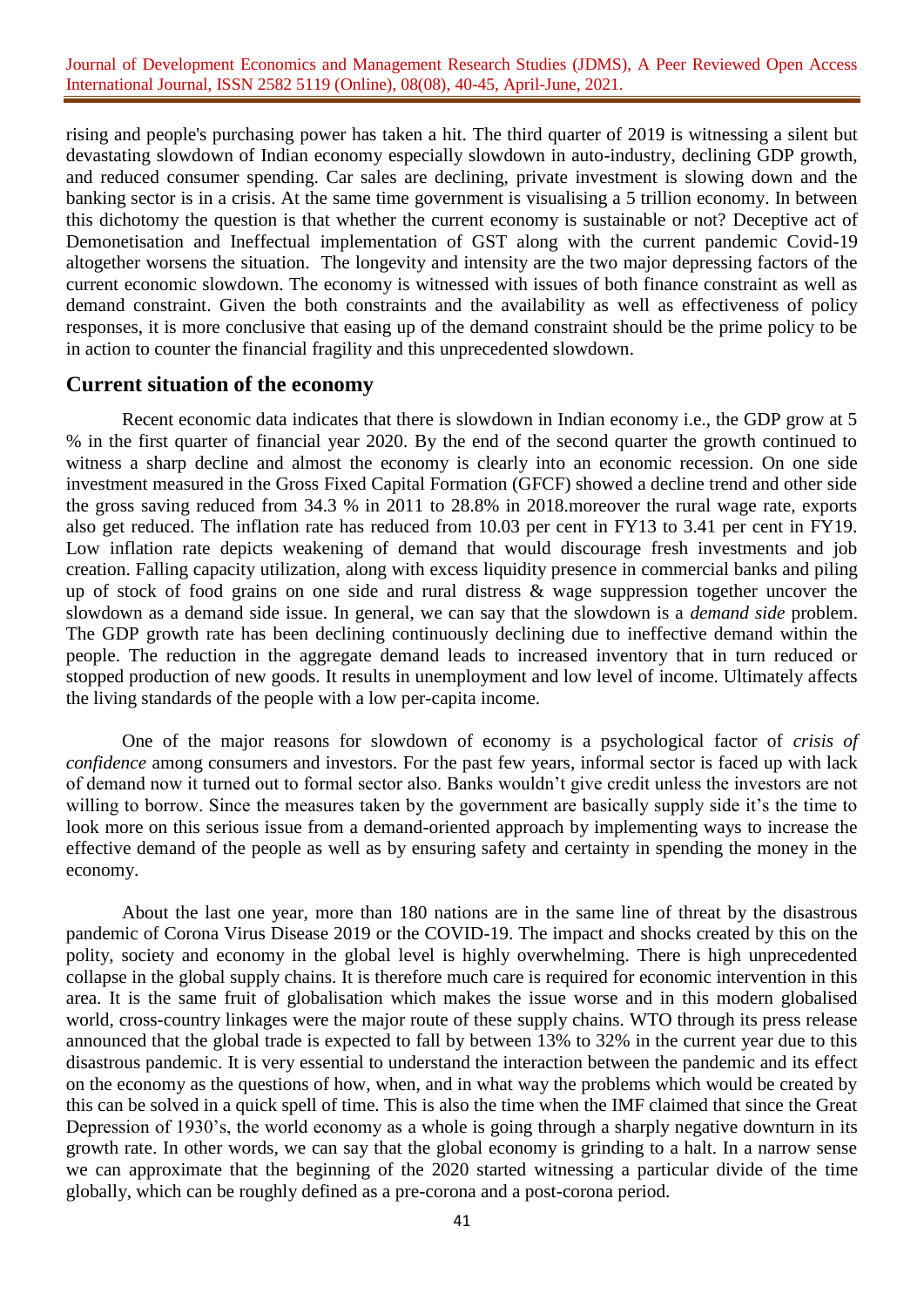In the western world, the policies are mainly concentrated on the areas to limit the collapse of aggregate demand, providing liquidity to business and economic transfers to people losing jobs. It shows that even the problem has been identified, there were not much emphasize on the broken supply chains. Clearly speaking one of the main issues is the problem of institutional failures which includes weakening of technocratic, autonomous civil service and general underinvestment in state machineries. It is the domestic institutions are failing and therefore high need of fundamental changes as reforms not as revolution is obligatory for the time being. Once China shuts down the supplies, the Indian pharmaceuticals, automobiles, and especially mobile phone industries were mostly affected. Other sectors which were seriously affected includes real estate, banking, agriculture and manufacturing industries. Growth and survival of several industries have been severely impacted. In agriculture sector, the issue is more because of the critical time period as these are the months when the crops are ready to be harvested. Apart from this, the absence of labour force and transportation issues will have serious repercussions.

In banking, the problem may mainly arise out of bad loans and existing NPA's  $2$ . But as far as known, the RBI's three-month moratorium policy can relax the impact to some extent. 52% of the CEO's of top Indian companies already commented about a massive job loss in the upcoming days after this disastrous COVID-19, that is there was already high unemployment rate (a 45-year high) before the outbreak of the pandemic and now it is again increasing without any control in the rate. An economy like of India, already a victim of high level of educated as well as frictional unemployment couldn't be much optimistic in the upcoming time being as the economic disruptions resulted after the pandemic can lead the issue more challenging. It is because we had already witnessed a sharp loss of job amounting to 3.3 million even in the so-called capitalist economy of United States.

# **Growth Strategy and Policy Implication**

Economic policy making is central to the growth and sustainment of any nation. The policy effectiveness is based on the righteous implementation of a well-designed plan of action which altogether binds and establish the macroeconomic stability. It is very important to analyse the economic impact of COVID-19 on the actual and expected growth rate in Indian economy to understand how much and to what extent the pandemic worsened the existing situation of economic slowdown in the country. The need of this anomalous analysis is to be done in order to find an answer to the much debated political and economic policies of the present government in power, so it could be more a political question which is of clear righteousness. If we consider the above said situation from a microeconomic perspective, there is a similar need of analysis as same as the well-known 'Hicksian- Slutskian'<sup>3</sup> approach to split out the precorona and post-corona impact on the total downturn effect in the Indian economy. Looking much into the developing economy of India, what are the major problems and impact of the pandemic on the economy briefly elucidates as even in 2008, amidst the problem of demand shock, employment was more or less affected in the country. But now it comes to a stagnation in real effect. Moreover, this issue is also a reverberation of supply shock with a simultaneous presence of subdued demand and production slowdown.

 $\overline{a}$ 

<sup>&</sup>lt;sup>2</sup> NPA means Non-Performing Assets.

<sup>&</sup>lt;sup>3</sup> Economists, Eugen Slutsky and John Hicks developed independent approaches to split the total price effect on demand into income and substitution effect with the introduction of compensating and equivalent variation in budget. Here I used this just to show the need of splitting the real impact of economic slowdown in the Indian economy before and after COVID19.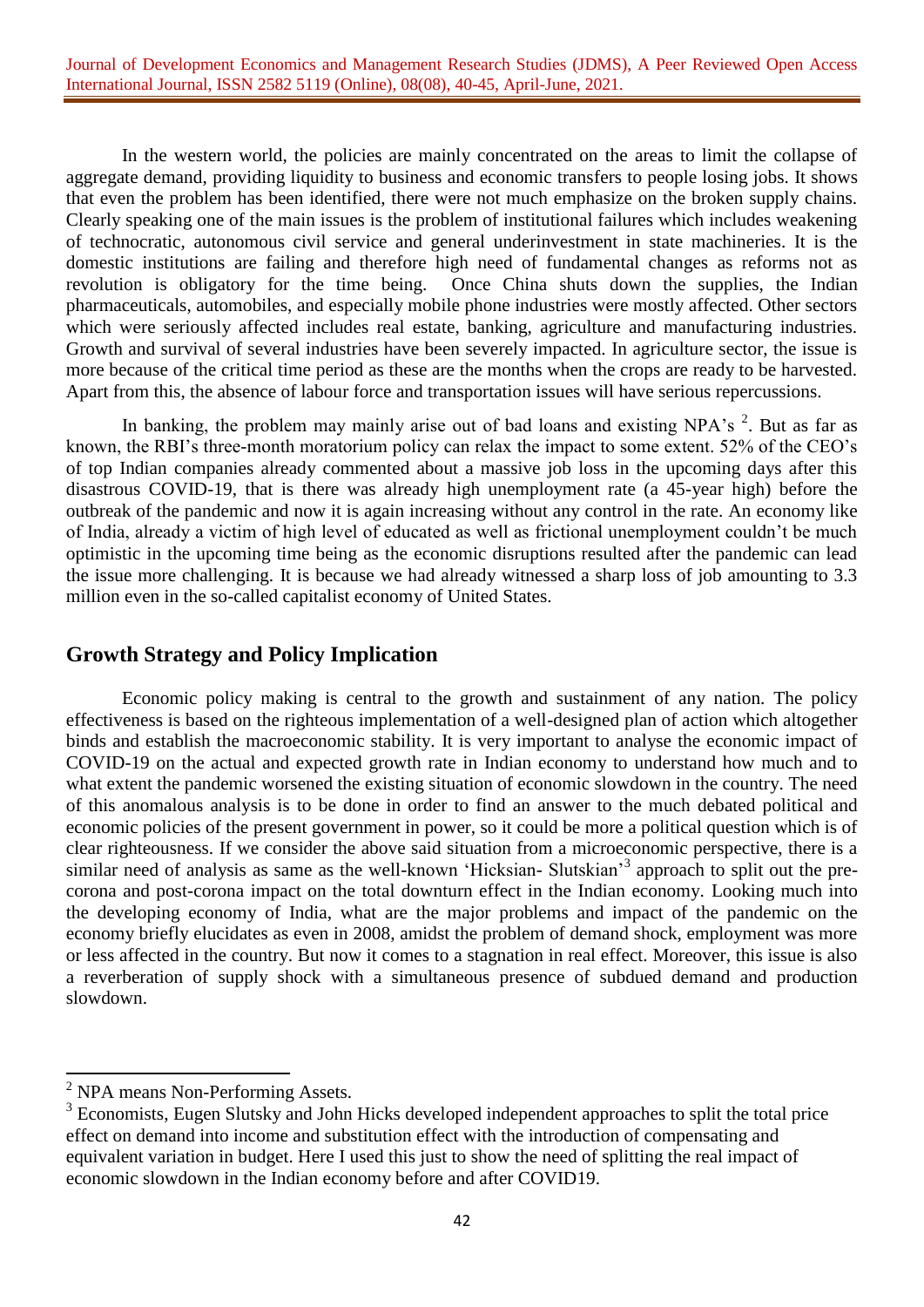Once it comes to the developing economies, there is a high necessity for the central assistance by international institutions intervention by proper allocation of resources and coordination apart from the side of the fiscal and monetary authorities of the countries. Government and policymakers started cutting down the interest rates as a measure to stabilise economies which were impacted. This is also a time when the supreme financial institution in the country, RBI refused to publish the growth projection, creating the situation more worrisome. Whereas the credit rating agencies like Moody's predicted a rate of 2.5% and Goldman Sachs estimated it to 1.6%. There is higher need of greater coordination better social safety, better regulation along with high priority in social distancing at least for this shorter span of time. Considering Indian economy and thinking of the viability of a direct cash transfer at this time can be a fruitful measure in the short run but wouldn't be a better idea to follow for a longer period. More care is required to stabilise the supply chain problems. It would be also a virtuous policy to initiate bailout packages for bankrupted sectors. Looking at what can be a good monetary policy is that the central banks should be ready to provide abundant liquidity to both banks and NBFC's, with more attention to MSME's. It is more significant because once after the pandemic the utmost problem that the economy is going to witness is that of liquidity crunch<sup>4</sup>. It is also highly significant and alarming time as there should be given considerable stress to the much devastating issues of climate changes in the economy and society as a whole. Since the problem is a twin sided (both demand and supply) one, the policy and revival strategy are to be necessarily shaped in such a way so that at least for the time being there could be hope for improvement from this unprecedented situation. The economic policy followed by the right wing National Democratic Alliance (NDA) government has always thought of beyond the political economy of Communism-Capitalism, and necessarily stressing more on Free-Market economy. As this issue is mainly a reverberation of supply shock with a simultaneous presence of subdued demand and production slowdown, that even persisted before the outbreak of the pandemic. The policies of the fiscal authority even then to solve the above-mentioned demand side problem was criticised for its superfluous spotlight on supply side measures. Even when compared to some other developed countries, it is somewhat positive that Indian economy could be better than other economies. Even the nation's biggest import of crude oil won't be affected negatively in immediate future as the oil prices by now had decreased to a great extent due to the external shock of reduction in demand and in quick supply chain breakages but how the economy as a whole take a decisive stand determines the positive impact.

While looking into the so-called comprehensive fiscal stimulus package announced by the Government of India, which is about 10% of the nation's GDP seems to be more futuristic in nature rather than to concentrate on the present situations in a more realistic way. The packages announced by most of the countries including India mainly concentrated on two aspects of policy framework. That is one through the fiscal impulses and the second one is through liquidity provisions. When it comes to the reality in order to solve the problem there is a balanced need of the two dogmas. The package gave more stress to liquidity provisions when compared to the fiscal stimulus that is required to make the engine of the vehicle functioning. That is for the 'V' shaped recovery<sup>5</sup>, there is a need of at least 5% of fiscal impulses whereas it is estimated between 2 to 2.5% only in the package announced. It clearly shows us that still the policies are mostly formulated fundamentally on supply side keeping demand side untouched or slightly envisaged. Even though there were a lot number of policies, allocations, provisions and reforms measures announced, the effective result of these measures is still uncertain as most of them are only liquidity creating measures which would help in cash and credit transferring but would be more beneficial in long-run as now a larger section is facing the problem of deficiency of demand. There arises

 $\overline{a}$ 

<sup>&</sup>lt;sup>4</sup> During a liquidity crunch, businesses and consumers are charged high interest rates on loans which are more difficult to obtain. Also known as liquidity crisis and credit crunch.

 $<sup>5</sup>$  A V-shaped recovery is characterized by a sharp economic decline followed by a quick and sustained</sup> recovery. A V-shaped recovery is different from an L-shaped recovery, in which the economy stays in a slump for a prolonged period of time.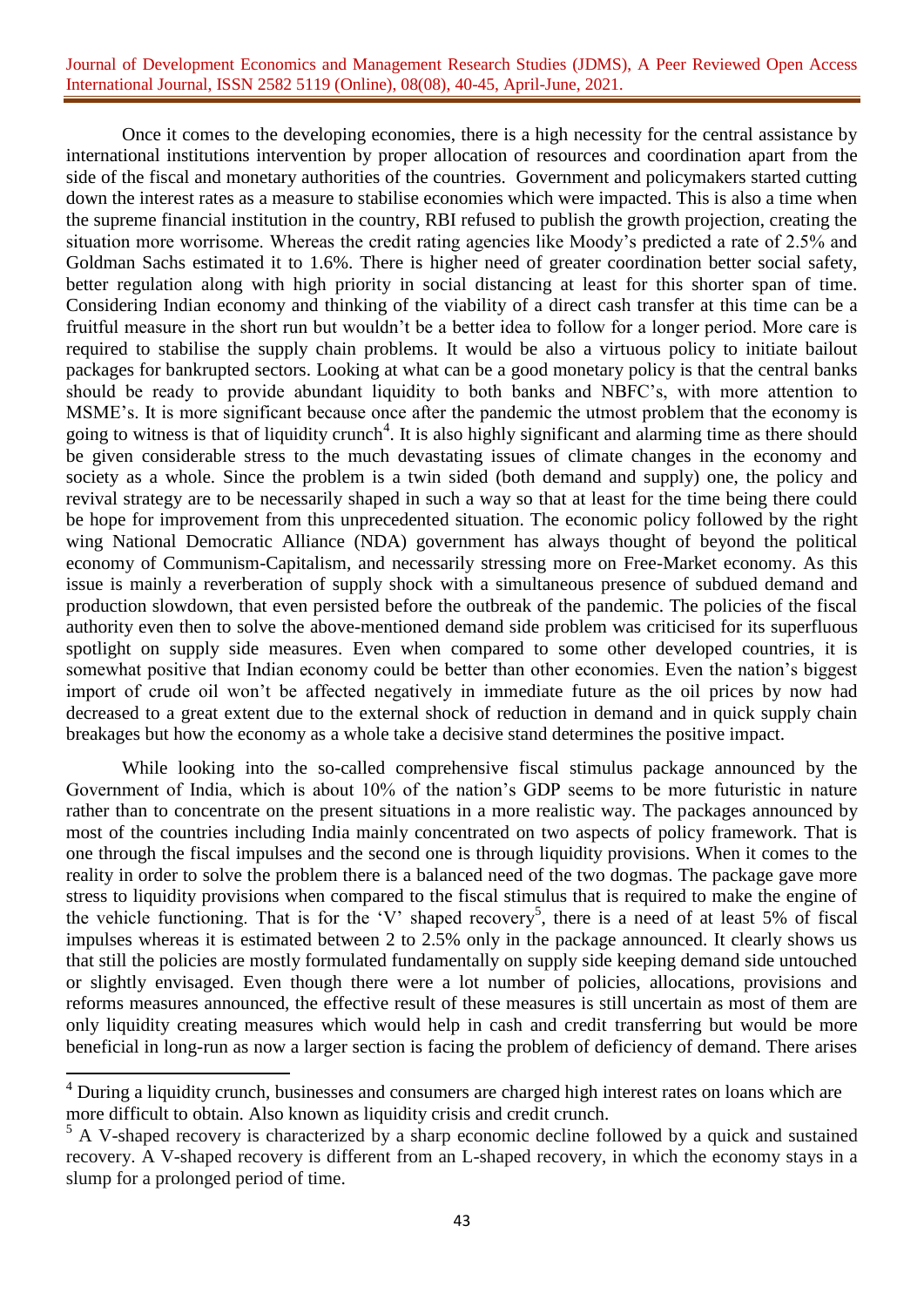the need of fiscal stimulus policy which could necessarily raise the aggregate demand in the economy more directly than a liquidity diffusion strategy. This is also not the time for any government to think more on keeping the fiscal deficit under control as doing so would create the situation more into a worse picture. A direct benefit transfer of a minimum of 3000 to 5000 per households and provisions for raising the supply levels of food grains and necessity items through the PDS, strengthening of NFSA etc. are the measures to be taken immediately. Deficit financing with the aid from the monetary authority is also vital as the demand pressure is inflating.

It is not clear that what is the real financial pressure that put forward the government to privatise the Defence Manufacturing sector and Space Science Facilities, which forms the pride and prosperity of the nation. The policies such as technology-driven education, additional Rs 40,000 crore allocation for MGNREGA, additional access to institutional credit for marginalized and small farmers, Inter-state trade facilitation in agriculture marketing etc. are some of the steps which would receive unconditional support from the citizens of the country. But the real question is the existence and survival of those who are completely and ruthlessly affected by the pandemic.

## **Conclusion**

The role of government expenditure multiplier is fundamental in such an economic slowdown or in a recession. It is true as this would escalate the employment, output and income level. By tax cut means, there would be indirect injection of income into the economy or a way to prevent the leakages from the economy thereby increasing the disposable income and it would necessarily boost consumption demand back to track in a demand constrained economy. Still there exist a tension created by the increased savings and imports which are leakages from the domestic economy. Altogether the policy would work in a way such that the Gross Domestic Product (GDP) increases and unemployment in the economy starts diminishing. It is clearly witnessed that both revenues as well as the Tax to GDP ratio decreases during any economic slowdown or downturn. A lower interest rate is commendable for lower interest expenditure for government and it could spur the investment and consequently a higher GDP growth. Similarly, lower foreign interest rates result in capital inflow and in turn lead to more liquidity enabled growth.

Here comes the question of Sustainability and Financeability of such a fiscal adjustment. Financing the deficit could be done practically through any of the following methods such as borrowing from abroad or in- foreign currency, borrowing from central bank, borrowing from domestic commercial banks or even from domestic non-banking sector. The initial method of financing would cause an exchange rate appreciation and also affect the value of external debt in domestic currency but the sustainability of the debt is a limiting factor for the same whereas the second method result in same as creation of high-powered money by fuelling inflation in an economy. The latter two sources end up on with crowding out the private sector by increasing interest rates in the economy. In a recession, the policy treatment is therefore to be the government who initiates and stimulates the economy by expanding its spending and/or by lowering the tax rates prevailing in the economy. The spending should be directed in such a way that it generates a larger fiscal multiplier, as the larger the multiplier, the greater the policy effectiveness in stabilizing the economy. Moreover, a larger multiplier entails in a lower level of leakages (imports and savings) and lower the crowding out or the monetary conditions would be more accommodative. Since 2016-17, the monetary policy was focused on inflation. combined fiscal deficit of the centre and the state was high. And government committed to lowering its fiscal deficit, it left little room for government to increase its spending to boost the economy.

In simple words, the answer to those who still doubts, what is wrong with the policies taken till now could at least understand the basic sense put forward by the economist Keynes as 'In the long run we are all dead'. There lies the paradox that emerge from this as what is the need of a policy which couldn't answer the present crisis rather looking into an uncertain future ahead? In the middle of all the above said